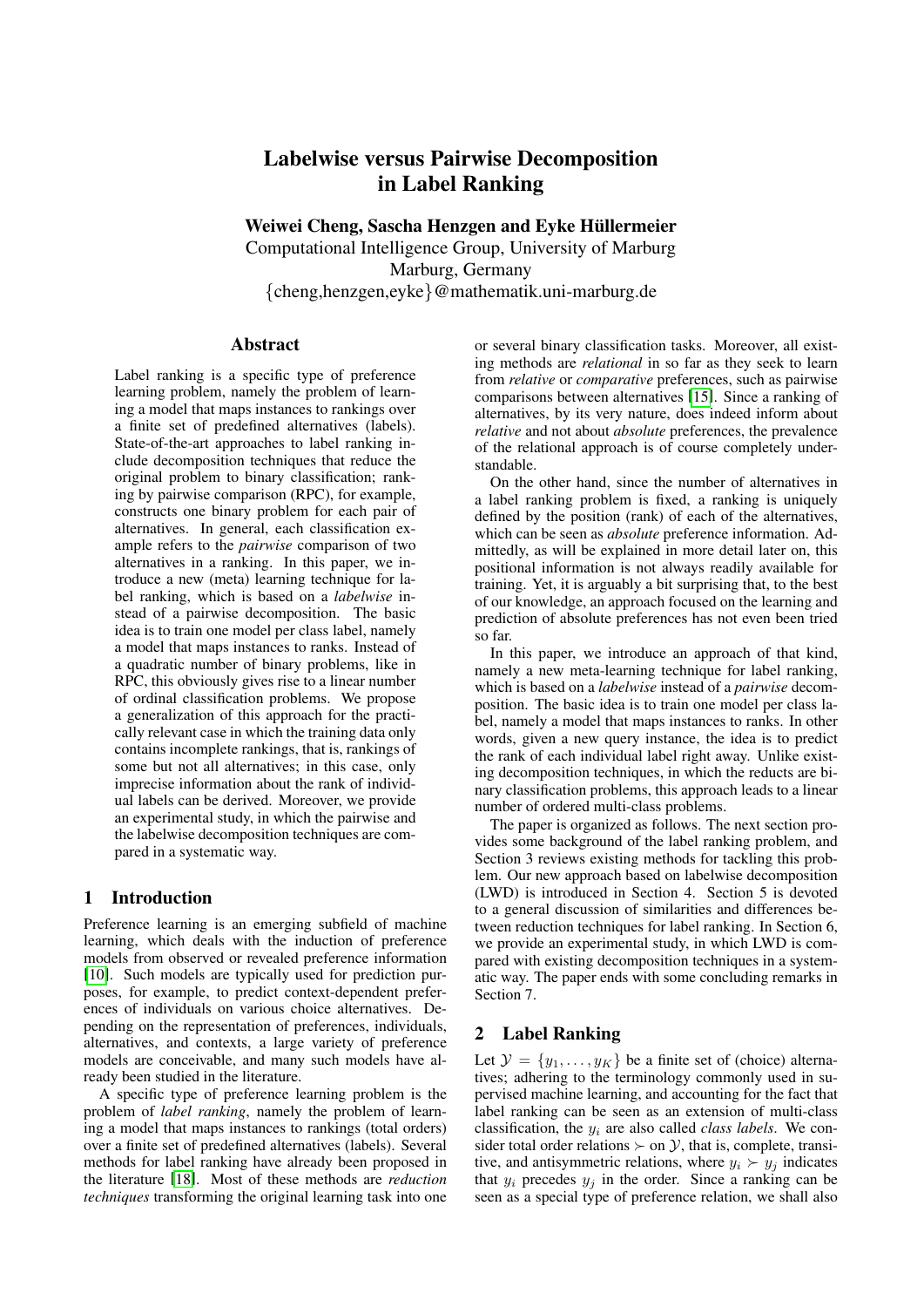say that  $y_i \succ y_j$  indicates a preference for  $y_i$  over  $y_j$ .

Formally, a total order  $\succ$  can be identified with a permutation  $\bar{\pi}$  of the set  $[K] = \{1, \ldots, K\}$ , such that  $\bar{\pi}(i)$  is the position of  $y_i$  in the order. We denote the class of permutations of [K] (the symmetric group of order K) by  $\mathbb{S}_K$ . By abuse of terminology, though justified in light of the above one-to-one correspondence, we refer to elements  $\bar{\pi} \in \mathbb{S}_K$ as both permutations and rankings.

In the setting of label ranking, preferences on  $\mathcal Y$  are "contextualized" by instances  $x \in \mathbb{X}$ , where  $\mathbb{X}$  is an underlying instance space. Thus, each instance  $x$  is associated with a ranking  $\succ_{x}$  of the label set  $Y$  or, equivalently, a permutation  $\bar{\pi}_x \in \mathbb{S}_K$ . More specifically, since label rankings do not necessarily depend on instances in a deterministic way, each instance  $x$  is associated with a probability distribution  $\mathbf{P}(\cdot | x)$  on  $\mathbb{S}_K$ . Thus, for each  $\bar{\pi} \in \mathbb{S}_K$ ,  $\mathbf{P}(\bar{\pi} | x)$ denotes the probability to observe the ranking  $\bar{\pi}$  in the context specified by  $x$ .

As an illustration, suppose  $X$  is the set of people characterized by attributes such as sex, age, profession, and marital status, and labels are music genres:  $\mathcal{Y} = \{\text{Rock}, \text{Pop}, \text{Classic}, \text{Jazz}\}.$  Then, for  $x =$  $(m, 30, \text{teacher}, \text{married})$  and  $\bar{\pi} = (2, 1, 4, 3), \mathbf{P}(\bar{\pi} | \mathbf{x})$  denotes the probability that a 30 years old married man, who is a teacher, prefers Pop music to Rock to Classic to Jazz.

#### 2.1 The Label Ranking Problem

The goal in label ranking is to learn a "label ranker", that is, a model

$$
\mathcal{M}:\,\mathbb{X}\longrightarrow\mathbb{S}_K
$$

that predicts a ranking  $\hat{\pi}$  for each instance x given as an input. More specifically, seeking a model with optimal prediction performance, the goal is to find a risk (expected loss) minimizer

$$
\mathcal{M}^* \in \operatorname*{argmin}_{\mathcal{M} \in \mathbf{M}} \int_{\mathbb{X} \times \mathbb{S}_K} D(\mathcal{M}(\boldsymbol{x}), \bar{\pi}) d\mathbf{P} ,
$$

where  $M$  is the underlying model class,  $P$  is the joint measure  $P(x, \overline{\pi}) = P(x)P(\overline{\pi} | x)$  on  $X \times S_K$  and D is a loss function on  $\mathbb{S}_K$ ; common choices of D will be introduced below.

As training data D, a label ranker uses a set of instances  $x_n$  ( $n \in [N]$ ), together with information about the associated rankings  $\pi_n$ . Ideally, complete rankings are given as training information, i.e., a single observation is a tuple of the form  $(x_n, \pi_n) \in \mathbb{X} \times \mathbb{S}_K$ ; we call an observation of that kind a *complete* example. From a practical point of view, however, it is important to allow for incomplete information in the form of a ranking of some but not all of the labels in  $\mathcal{Y}$ :

<span id="page-1-0"></span>
$$
y_{\tau(1)} \succ_{\bm{x}} y_{\tau(2)} \succ_{\bm{x}} \ldots \succ_{\bm{x}} y_{\tau(J)}, \qquad (1)
$$

where  $J < K$  and  $\{\tau(1), \ldots, \tau(J)\} \subset [K]$ . For example, for an instance x, it might be known that  $y_2 \succ_x y_1 \succ_x y_5$ , while no preference information is given about the labels  $y_3$  or  $y_4$ .

In the following, we will write complete rankings  $\bar{\pi}$  with an upper bar (as we already did above). If a ranking  $\pi$ is not complete, then  $\pi(j)$  is the position of  $y_j$  in the incomplete ranking, provided this label is contained, and  $\pi(j) = 0$  otherwise; thus, if  $\bar{\pi}$  is a "completion" of  $\pi$ , then  $\bar{\pi}(k) \geq \pi(k)$  for all  $k \in [K]$ . In the above example [\(1\)](#page-1-0),  $\pi = (2, 1, 0, 0, 3)$ . We denote by  $|\pi| = \{j | \pi(j) > 0\}$  the size of the ranking; thus,  $\pi$  is complete if  $|\pi| = K$ .

## 2.2 Prediction Accuracy

The prediction accuracy of a label ranker is assessed by comparing the true ranking  $\bar{\pi}$  with the prediction  $\hat{\pi}$ , using a distance measure  $D$  on rankings. Among the most commonly used measures is the Kendall distance, which is defined by the number of inversions, that is, index pairs  $\{i, j\} \subset [K]$  such that the order of  $y_i$  and  $y_j$  in  $\bar{\pi}$  is inverted in  $\hat{\pi}$ :

<span id="page-1-1"></span>
$$
D(\bar{\pi}, \hat{\pi}) = \sum_{1 \le i < j \le K} \left[ (\bar{\pi}(i) - \bar{\pi}(j))(\hat{\pi}(i) - \hat{\pi}(j)) < 0 \right] \tag{2}
$$

The well-known Kendall rank correlation measure is an affine transformation of [\(2\)](#page-1-1) to the range  $[-1, +1]$ . Besides, the sum of  $L_1$  or  $L_2$  losses on the ranks of the individual labels are often used as an alternative distance measures:

<span id="page-1-2"></span>
$$
D_1(\bar{\pi}, \hat{\pi}) = \sum_{i=1}^{M} |\bar{\pi}(i) - \hat{\pi}(i)|
$$
 (3)

<span id="page-1-3"></span>
$$
D_2(\bar{\pi}, \hat{\pi}) = \sum_{i=1}^{M} (\bar{\pi}(i) - \hat{\pi}(i))^2
$$
 (4)

These measures are closely connected with two other wellknown rank correlation measures: Spearman's footrule is an affine transformation of [\(3\)](#page-1-2) to the interval  $[-1, +1]$ , and Spearman's rank correlation (Spearman's rho) is such a transformation of [\(4\)](#page-1-3).

## 3 Label Ranking Methods

The arguably most straightforward way to addressing the label ranking problem is to treat it as a classification problem with K! classes, considering each ranking  $\bar{\pi} \in S_K$  as a separate (meta-)class; this is to some extent comparable to the *label powerset* approach to multilabel classification [\[17\]](#page-7-3), which considers each subset  $Y$  of the original label set  $Y$  as a new meta-class. Obviously, however, this approach comes with a number of disadvantages, making it likely to fail in practice. First of all, the number of metaclasses is even larger than for multilabel classification. For example, with only  $K = 6$  labels, the resulting classification problem would consist of 720 meta-classes—there is no classifier that can handle such a number of classes in a reasonable way. Second, it is not clear how to apply this approach in the case of incomplete observations [\(1\)](#page-1-0). Third, by treating each meta-class as a separate category, this approach fails to exploit the structure on the output space  $\mathcal{S}_K$ , which is induced by the underlying distance measure D.

Indeed, label ranking can be seen as a specific type of *structured output* prediction [\[1\]](#page-6-0), namely the problem to predict structures in the form of permutations. In the literature, several methods for label ranking have been proposed that try to exploit the structure on  $\mathcal{S}_K$  in one way or the other, including generalizations of standard machine learning methods such as nearest neighbor estimation [\[3\]](#page-6-1) and decision tree learning [\[6\]](#page-7-4), as well as statistical inference based on parametrized models of rank data [\[5\]](#page-6-2).

Here, we are specifically interested in *reduction techniques*, that is, meta-learning techniques that reduce the original label ranking problem into one or several classification problems that are easier to solve. Among the techniques proposed so far, there are two approaches that both reduce label ranking to binary classification, albeit in a different way. Whereas the first technique, *constraint classification* (CC), produces a single "large" classification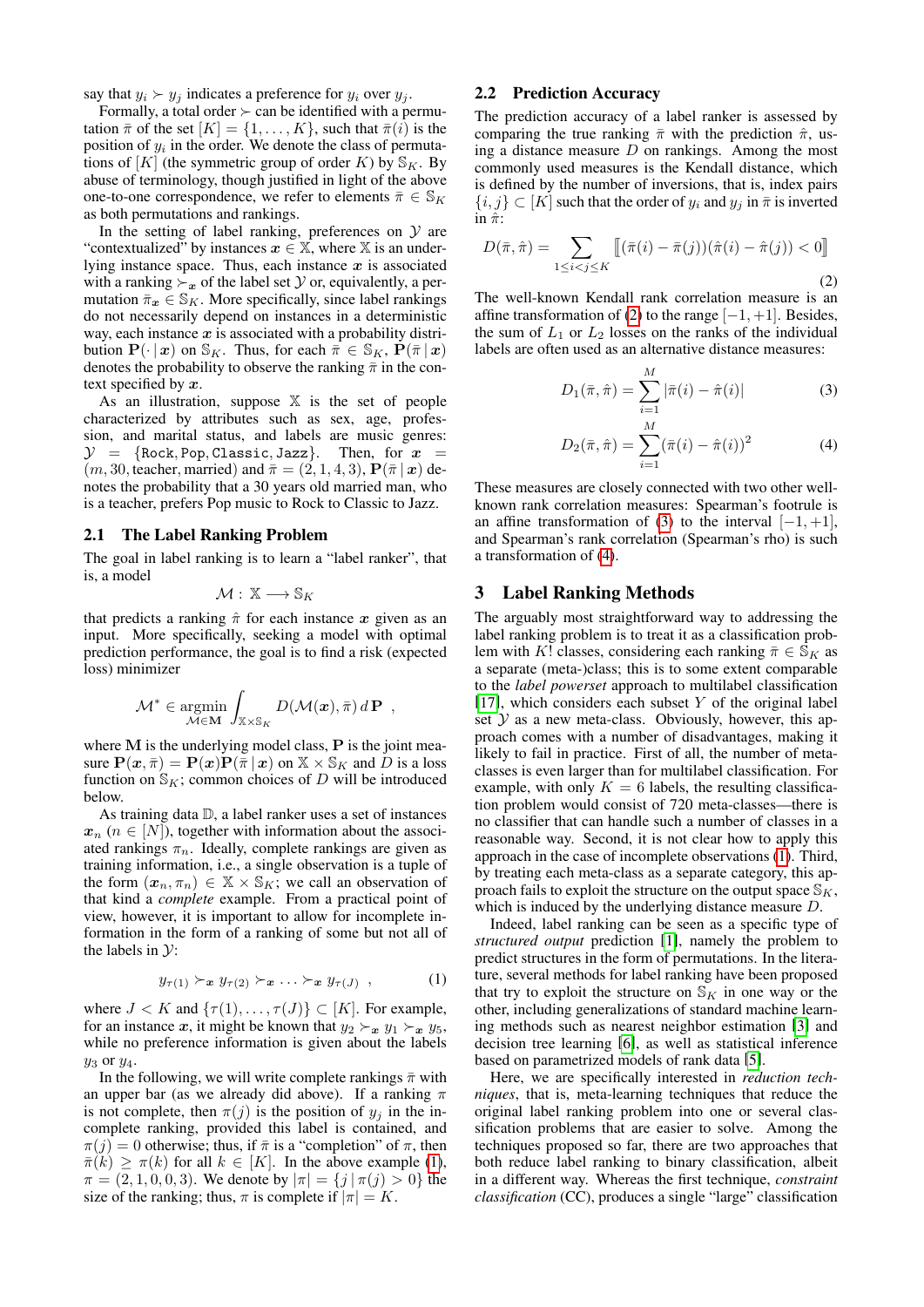problem, the second one, *ranking by pairwise comparison* (RPC), yields a quadratic (in  $K$ ) number of "small" binary problems. In the following, both approaches will be presented in more detail.

## 3.1 Constraint Classification

Constraint classification [\[12\]](#page-7-5) is based on the idea of learning value functions  $f_k : \mathbb{X} \longrightarrow \mathbb{R}$ , one for each label  $y_k$  $(k \in [K])$ , that estimate a (latent) degree of utility of  $y_k$  in the context specified by an instance. Given such functions, a prediction  $\hat{\pi}$  for a new query instance x is then simply obtained by sorting the labels in decreasing order of their (estimated) utility:

<span id="page-2-2"></span>
$$
\hat{\pi} = \operatorname*{argsort}_{k \in [K]} f_k(\boldsymbol{x}) \tag{5}
$$

More specifically, assuming  $\mathbb{X} = \mathbb{R}^d$ , the value functions are taken as linear functions of the form

$$
f_k(\bm{x}) = f_k(x_1, ..., x_d) = \sum_{i=1}^d \alpha_{k,i} x_i
$$
 (6)

with label-specific coefficients  $\alpha_{k,i}$  ( $i \in [d]$ ).

Now, a pairwise preference  $y_k \succ_x y_j$  between two labels translates into the constraint  $f_k(\mathbf{x}) - f_j(\mathbf{x}) > 0$  or, equivalently,  $f_i(\mathbf{x}) - f_k(\mathbf{x}) < 0$ . Both constraints, the positive and the negative one, can be expressed in terms of the sign of an inner product  $\langle z, \alpha \rangle$ , where

$$
\boldsymbol{\alpha} = (\alpha_{1,1}, \ldots, \alpha_{1,d}, \alpha_{2,1}, \ldots, \alpha_{2,d}, \ldots, \alpha_{K,1}, \ldots, \alpha_{K,d})
$$

is a concatenation of all label-specific coefficients. Correspondingly, the vector  $z$  is constructed by mapping the original d-dimensional training example  $\mathbf{x} = (x_1, \dots, x_d)$ into an  $(K \times d)$ -dimensional space: For the positive constraint, x is copied into the components  $((k - 1) \times d +$  $1), \ldots, (k \times d)$  and its negation  $-x$  into the components  $((j-1)\times d+1), \ldots, (j\times d)$ ; the remaining entries are filled with 0. For the negative constraint, a vector is constructed with the same elements but reversed signs. Both constraints can be considered as training examples for a conventional binary classifier in a  $(K \times d)$ -dimensional space: The first vector is a positive and the second one a negative example.

CC constructs training examples of that kind by splitting observed rankings into pairwise preferences. More specif-ically, an incomplete ranking [\(1\)](#page-1-0) is split into  $J - 1$  preferences  $y_{\tau(k)} \succ_{\mathbf{x}} y_{\tau(k+1)}$   $(k \in [J-1])$ , and each of these preferences is turned into a positive and a negative example for the binary classifier as described above. The corresponding binary classification problem can then be tackled by standard methods for fitting a separating hyperplane in this space, that is, a suitable vector  $\alpha$  satisfying as many as possible constraints.

## 3.2 Ranking by Pairwise Comparison

Ranking by pairwise comparison [\[15\]](#page-7-2) is an extension of pairwise classification [\[9\]](#page-7-6), an established technique for reducing multi-class to binary classification. In the setting of label ranking, RPC trains one model  $\mathcal{M}_{i,j} : \mathbb{X} \longrightarrow [0,1]$ for each pair of labels  $\{y_i, y_j\}$ ; thus,  $K(K-1)/2$  such models are needed in total. Given instance  $x$  as input, the model  $\mathcal{M}_{i,j}$  is supposed to predict the probability of  $y_i \succ_x y_j$ , i.e.,  $\mathcal{M}_{i,j}(x)$  is an estimation of the probability  $\mathbf{P}(\pi(i) < \pi(j) \,|\, \boldsymbol{x}).$ 

The data  $\mathbb{D}_{i,j}$  used to train  $\mathcal{M}_{i,j}$  is constructed from the original data  $\mathbb{D}$  as follows: If  $x_n$  is an instance in  $\mathbb{D}$  that has been observed together with a possibly incomplete ranking of labels in  $\mathcal{Y}$ , then

- $x_n$  is added as a positive example to  $\mathbb{D}_{i,j}$  if the ranking contains both  $y_i$  and  $y_j$ , and the former precedes the latter;
- $x_n$  is added as a negative example to  $\mathbb{D}_{i,j}$  if the ranking contains both  $y_i$  and  $y_j$ , and the latter precedes the former;
- $x_n$  is ignored if either  $y_i$  or  $y_j$  (or both) are missing in the ranking.

Once  $\mathbb{D}_{i,j}$  has been constructed, any method for (probabilistic) binary classification can be used to induce the model  $\mathcal{M}_{i,j}$ .

At prediction time, when a ranking  $\hat{\pi}$  needs to be predicted for a new instance  $x$ , this instance is first submitted to each of the models  $\mathcal{M}_{i,j}$   $(1 \leq i \leq j \leq K)$ , and the predictions of these models are combined into a (weighted) preference relation

<span id="page-2-0"></span>
$$
P = \left[ \begin{array}{cccc} - & p_{1,2} & p_{1,3} & \cdots & p_{1,K} \\ p_{2,1} & - & p_{2,3} & \cdots & p_{2,K} \\ \vdots & \vdots & \vdots & \ddots & \vdots \\ p_{K,1} & p_{K,2} & p_{K,3} & \cdots & - \end{array} \right], \quad (7)
$$

where

$$
p_{i,j} = \begin{cases} \mathcal{M}_{i,j}(\boldsymbol{x}) & \text{if } i < j \\ 1 - \mathcal{M}_{j,i}(\boldsymbol{x}) & \text{if } j < i \end{cases}.
$$

The preference relation [\(7\)](#page-2-0) does normally not suggest a ranking  $\hat{\pi}$  in an unequivocal way: Since the binary models  $\mathcal{M}_{i,j}$  are trained independently of each other, and the predictions  $p_{i,j}$  are not necessarily perfect, P may exhibit inconsistencies such as preferential cycles. What is needed, in general, is a *ranking procedure* that turns P into a ranking  $\hat{\pi}$ .

The standard approach in RPC is to apply a weighted voting procedure, in which the labels are sorted according to the sum of weighted votes in their own favor:

<span id="page-2-1"></span>
$$
\hat{\pi} = \underset{k \in [K]}{\operatorname{argsort}} s_k(\boldsymbol{x}),\tag{8}
$$

where

$$
s_k(\boldsymbol{x}) = \sum_{1 \leq j \neq k \leq K} p_{k,j}.
$$

Under certain technical assumptions (the  $p_{i,j}$  are independent and unbiased estimations of  $P(\pi(i) < \pi(j \mid \boldsymbol{x}))$ , it can be shown that the prediction [\(8\)](#page-2-1) is minimizing the expected loss with respect to [\(4\)](#page-1-3). For other loss functions, other ranking procedures might be optimal.

## 4 Labelwise Decomposition

In this section, we introduce a new meta-learning technique for label ranking, which is based on the idea of reducing the original problem to standard classification problems in a *labelwise* manner.

#### 4.1 The Case of Complete Training Information

If the training data  $\mathbb D$  consists of complete examples  $(x_n, \overline{\pi}_n)$ , then each such example informs about the rank  $\bar{\pi}(k)$  of the label  $y_k$  in the ranking associated with  $x_n$ . Thus, a quite natural idea is to learn a model

$$
\mathcal{M}_k:\mathbb{X}\longrightarrow[K]
$$

that predicts the rank of  $y_k$ , given an instance  $x \in \mathbb{X}$  as an input. Indeed, such a model can be trained easily on the data

<span id="page-2-3"></span>
$$
\mathbb{D}_k = \left\{ (\boldsymbol{x}_n, r_n) \, | \, (\boldsymbol{x}_n, \bar{\pi}_n) \in \mathbb{D}, r_n = \bar{\pi}_n(k) \right\} \subset \mathbb{X} \times [K]
$$
\n
$$
(9)
$$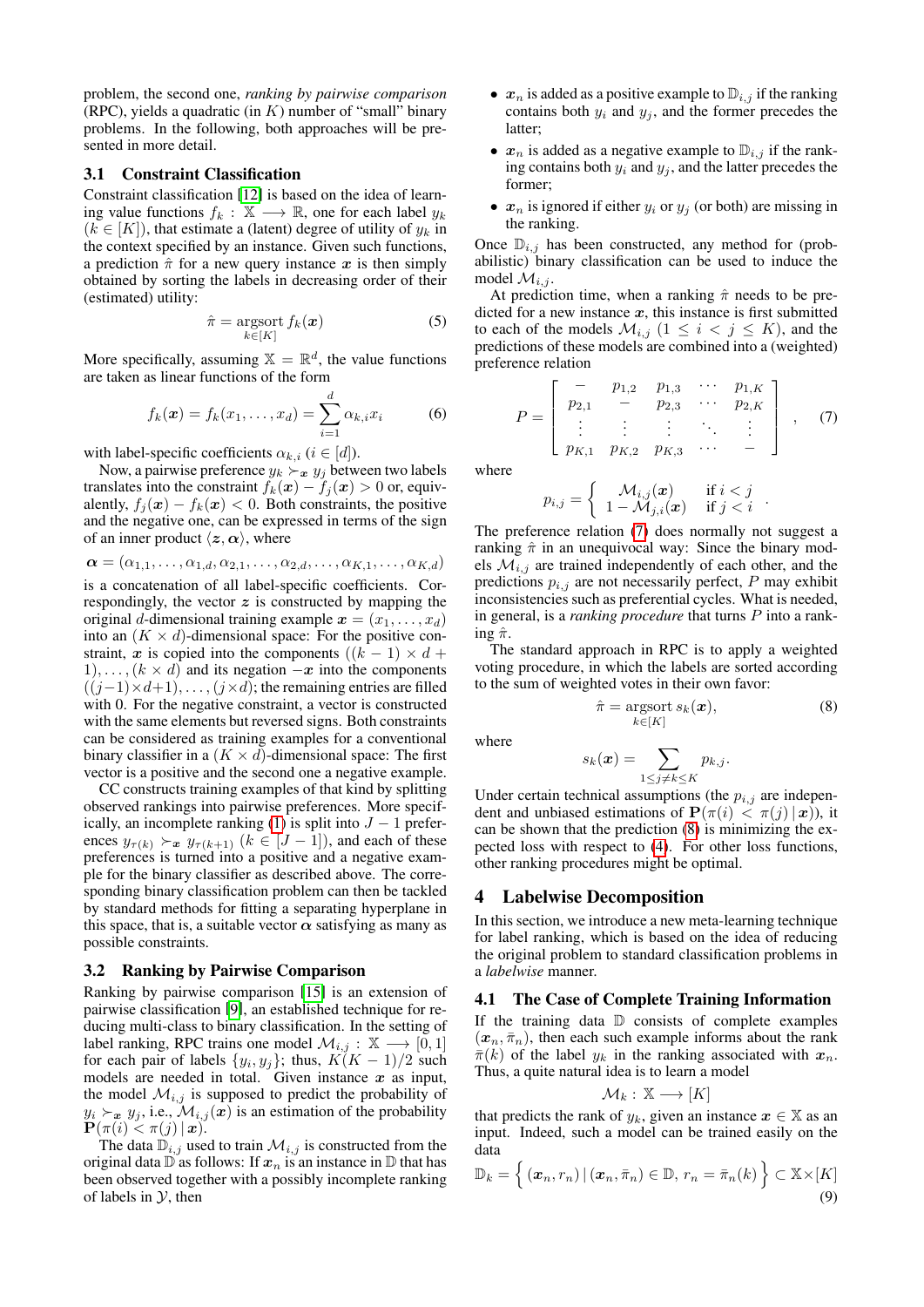It is important to note, however, that the classification problem thus produced is not a binary one, like in CC and RPC. Instead, we need to solve a multi-class problem with  $K$ classes, where each class corresponds to a possible rank. More specifically, since these ranks have a natural order, we are facing an *ordinal classification* problem.

Like in RPC, we assume that a probabilistic approach is used to train the models  $\mathcal{M}_k$  ( $k \in [K]$ ). For example, if the (ordinal) classifiers are specified by a parameter  $\theta \in \Theta$ ,  $\mathcal{M}_k$  could be identified by the maximum likelihood estimate

$$
\theta_k = \underset{\theta \in \Theta}{\operatorname{argmax}} \prod_{n=1}^N \mathbf{P}(r_n \,|\, \boldsymbol{x}_n, \theta) \quad . \tag{10}
$$

Then, given a new query instance  $x$ , each of these models is supposed to predict a probability distribution

$$
\mathcal{M}_k(\boldsymbol{x}) = (p_{k,1}, p_{k,2}, \dots, p_{k,K}) \in [0,1]^K , \qquad (11)
$$

where  $p_{k,j} = \mathbf{P}(\bar{\pi}(k) = j | \mathbf{x})$  is the (predicted) probability that  $y_k$  is on rank j.

## 4.2 Aggregation

As we have seen in previous sections, each reduction techniques also involves an *aggregation procedure*, which is responsible for combining the predictions of the classification models into a ranking  $\hat{\pi}$ . In the case of CC and RPC, these aggregations are given by the sorting procedures [\(5\)](#page-2-2) and [\(8\)](#page-2-1), respectively.

Consider a loss function D on  $\mathcal{S}_K$  that is labelwise decomposable, i.e., which can be written in the form

$$
D(\bar{\pi}, \hat{\pi}) = \sum_{k=1}^{K} D_k(\bar{\pi}(k), \hat{\pi}(k)).
$$

Obviously, the  $L_1$  and  $L_2$  loss [\(3\)](#page-1-2) and [\(4\)](#page-1-3) are both of this type. Then, given probabilities of the form [\(11\)](#page-3-0), the expected loss caused by a prediction  $\hat{\pi}$  can be written as

$$
\mathbb{E}\left(D(\bar{\pi},\hat{\pi})\right) = \sum_{k=1}^{K} \mathbb{E}\left(D_k(\bar{\pi}(k),\hat{\pi}(k))\right) \qquad (12)
$$
\n
$$
= \sum_{k=1}^{K} \sum_{j=1}^{K} D_k(j,\hat{\pi}(k)) \cdot p_{k,j}
$$
\n
$$
= \sum_{k=1}^{K} L_k(\hat{\pi}(k)) ,
$$

where  $L_k(r)$  is the cost of putting  $y_k$  on position r, namely the loss expected on  $y_k$  when assigning this label to position r in the ranking  $\hat{\pi}$ . In the case of [\(3\)](#page-1-2), for example, this cost is given by

$$
L_k(r) = \sum_{j=1}^K |j - r| \cdot p_{k,j} .
$$

Thus, an optimal solution would consists of assigning  $y_k$ the position  $\hat{\pi}(k) = r$  for which  $L_k(r)$  is minimal. However, noting that each position  $r \in [K]$  must be assigned at most once, this approach is obviously not guaranteed to produce a feasible solution. Instead, the minimization of [\(12\)](#page-3-1) requires the solution of an *optimal assignment problem* [\[4\]](#page-6-3):

• labels  $y_k \in \mathcal{Y}$  must be uniquely assigned to ranks  $r =$  $\hat{\pi}(k) \in [K];$ 

- assigning  $y_k$  to rank r causes a cost of  $L_k(r)$ ;
- the goal is to minimize the sum of all assignment costs.

Assignment problems of that kind have been studied extensively in the literature, and efficient algorithms for their solution are available. The well-known Hungarian algorithm [\[16\]](#page-7-7), for example, solves the above problem in time  $O(K^3)$ . Such algorithms can be used to produce a (risk minimizing) prediction  $\hat{\pi}$  on the basis of probabilistic predictions [\(11\)](#page-3-0).

# 4.3 The Case of Incomplete Training Information

<span id="page-3-0"></span>As mentioned before, the original training data  $\mathbb D$  is not necessarily supposed to contain complete rank information; instead, for a training instance  $x_n$ , only an incomplete ranking  $\pi_n$  of a subset of the labels in  $\mathcal Y$  might have been observed, while the complete ranking  $\bar{\pi}_n$  is not given. In this case, the above method is not directly applicable: If at least one label is missing, i.e.,  $|\pi_n| < K$ , then none of the true ranks  $\bar{\pi}_n(k)$  is precisely known; consequently, the training data [\(9\)](#page-2-3) cannot be constructed.

Nevertheless, even in the case of incomplete rankings, non-trivial information can be derived about the rank  $\bar{\pi}(k)$ for at least some of the labels  $y_k$ . In fact, if  $|\pi| = J$  and  $\pi(k) = r > 0$ , then

<span id="page-3-3"></span>
$$
\bar{\pi}(k) \in \{r, r+1, \ldots, r+K-J\} \ .
$$

Of course, if  $\pi(k) = 0$  (i.e.,  $y_k$  is not present in the ranking), only the trivial information  $\bar{\pi}(k) \in [K]$  can be derived. Yet, more precise information can be obtained under additional assumptions. For example, if  $\pi$  is known to be the top of the ranking  $\bar{\pi}$ , then

$$
\begin{cases} \overline{\pi}(k) = \pi(k) & \text{if } \pi(k) > 0 \\ \overline{\pi}(k) \in \{J+1, \dots, K\} & \text{if } \pi(k) = 0 \end{cases} \tag{13}
$$

<span id="page-3-1"></span>This scenario is highly relevant, since top-ranks are observed in many practical applications.

In general, the type of training data that can be derived for a label  $y_k$  in the case of incomplete rank information are examples of the form

<span id="page-3-2"></span>
$$
(\boldsymbol{x}_n, R_n) \in \mathbb{X} \times 2^{[K]}, \qquad (14)
$$

that is, an instance  $x_n$  together with a set of possible ranks Rn. The problem of learning from data with *imprecise* class information has recently been studied in the literature, where it is called learning from *ambiguously labeled examples* [\[13\]](#page-7-8) or learning from *partial labels* [\[11;](#page-7-9) [7\]](#page-7-10). As explained in [\[13\]](#page-7-8), a reasonable approach to learning from imprecise data is to combine model identification and *data disambiguation*, that is, trying to fit an optimal model while simultaneously finding the "true data". Again adopting the principle of maximum likelihood inference, one way to realize this idea is to maximize a generalized likelihood function:

<span id="page-3-4"></span>
$$
\theta_k = \underset{\mathbf{r} \in \mathcal{R}, \, \theta \in \Theta}{\operatorname{argmax}} \prod_{n=1}^N \mathbf{P}(r_n \, | \, \boldsymbol{x}_n, \theta) \tag{15}
$$

where  $R$  is the set of all selections of the rank information [\(14\)](#page-3-2), that is, the set of all vectors  $\mathbf{r} = (r_1, \dots, r_N) \in [K]^N$ such that  $r_n \in R_n$ .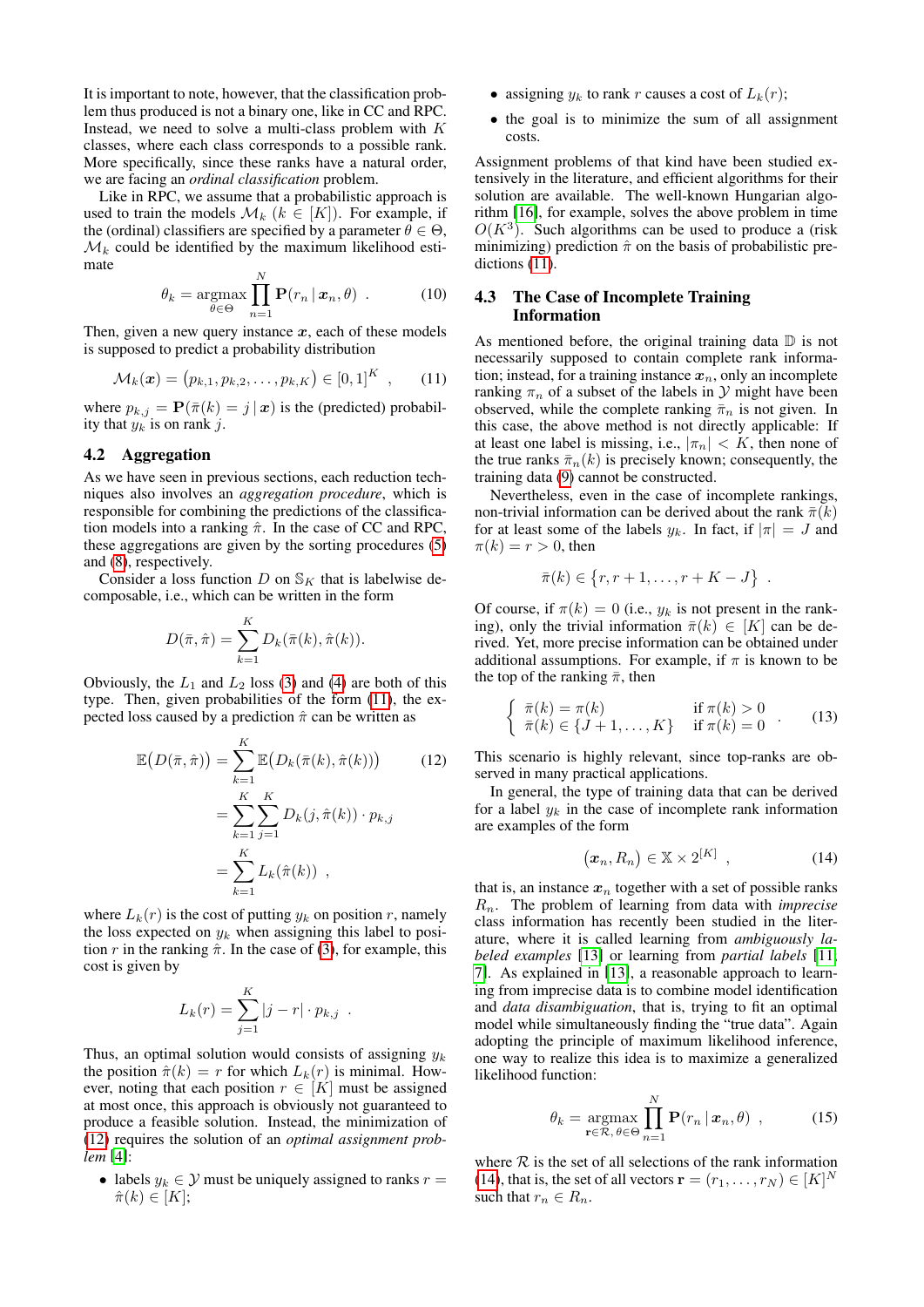## <span id="page-4-4"></span>4.4 Probabilistic Modeling of Missing Label Information

Under additional assumptions about the process that eliminates labels from a complete ranking  $\bar{\pi}$ , this approach can be further refined. For example, under the "missing at random" assumption, according to which the  $K - J$  labels that are missing have been selected uniformly at random from the set of all  $K$  labels, the probability to observe  $\pi(k) = j > 0$  is given by

<span id="page-4-0"></span>
$$
\sum_{r=j}^{j+K-J} \mathbf{P}(r \mid \mathbf{x}, \theta_k) \frac{\binom{r-1}{r-j} \binom{K-r}{K-J-r+j}}{\binom{K}{J}} \quad . \tag{16}
$$

Each term in [\(16\)](#page-4-0) expresses the probability that the true rank of  $y_k$  in  $\bar{\pi}$  is r,  $r - j$  labels are removed "above"  $y_k$ (thus bringing it to position j), and the other  $K - J - r + j$ labels are removed "below"  $y_k$ . The probability to observe  $\pi(k) = 0$  is given by

$$
\sum_{r=1}^K \mathbf{P}(r \,|\, \boldsymbol{x}, \theta_k) \frac{J}{K} = \frac{J}{K} \enspace ,
$$

i.e., by a constant that can be ignored in likelihood maximization. Thus, estimation of  $\hat{\theta}_k$  can be accomplished as follows:

<span id="page-4-1"></span>
$$
\hat{\theta}_k = \underset{\theta \in \Theta}{\operatorname{argmax}} \prod_{n \in [N], \pi_n(k) > 0} \sum_{r = \pi_n(k)}^{\pi_n(k) + K - |\pi_n|} \mathbf{P}_{r, \pi_n(k)} \tag{17}
$$

with

$$
\mathbf{P}_{r,\pi_n(k)} = \mathbf{P}(r \,|\, \boldsymbol{x}, \theta) \frac{\binom{r-1}{r-\pi_n(k)} \binom{K-r}{K-|\pi_n|-r+\pi_n(k)}}{\binom{K}{|\pi_n|}}
$$

Under the top-rank model [\(13\)](#page-3-3), the probability to observe  $\pi(k) = j$  is given by

$$
\begin{cases}\n\mathbf{P}(j \mid \boldsymbol{x}, \theta_k) & \text{if } j > 0 \\
\sum_{r=|\pi_n|+1}^K \mathbf{P}(r \mid \boldsymbol{x}, \theta_k) & \text{if } j = 0\n\end{cases},\n\tag{18}
$$

and  $\theta_k$  can be estimated as follows:

$$
\hat{\theta}_k = \underset{\theta \in \Theta}{\operatorname{argmax}} \prod_{n \in [N], \pi_n(k) > 0} \mathbf{P}(\pi_n(k) \mid \mathbf{x}, \theta) \tag{19}
$$
\n
$$
\times \prod_{k \in [N], \pi_k(k) > 0} \mathbf{P}(r \mid \mathbf{x}, \theta)
$$

$$
\left\langle \prod_{n\in[N],\pi_n(k)=0}\sum_{r=|\pi_n|+1}\mathbf{1}\right\rangle
$$

For our experiments in Section [6,](#page-5-0) we implemented [\(17\)](#page-4-1) and [\(19\)](#page-4-2) using a corresponding extension of ordinal logistic regression. Thus, the probabilities  $P(r | x, \theta)$  are expressed in terms of log-linear functions. More specifically, ordinal logistic regression models ratios of the *cumulative distribution*:

<span id="page-4-3"></span>
$$
\log\left(\frac{c_k(\boldsymbol{x})}{1-c_k(\boldsymbol{x})}\right) = \beta_k + \boldsymbol{w}^\top \boldsymbol{x} \tag{20}
$$

for  $k \in [K-1]$ , where  $c_k(\mathbf{x}) = \mathbf{P}(r \leq k \mid \mathbf{x})$  is the (conditional) probability of a rank  $\leq k$  (hence  $\mathbf{P}(r \mid \mathbf{x}, \theta) =$  $c_r(\mathbf{x}) - c_{r-1}(\mathbf{x})$ . The parameter vector  $\theta$  is here given by  $\theta = (\mathbf{w}, \beta_1, \dots, \beta_{K-1})$ . Note that, since the left-hand side in [\(20\)](#page-4-3) is non-decreasing in k, the  $\beta_k$  need to satisfy the condition  $\beta_1 \leq \beta_2 \leq \cdots \leq \beta_{K-1}$ .

## 5 Comparison of Reduction Techniques

Different reduction techniques are not easily comparable, especially because the performance of a meta-technique also depends on the base learner that is used to instantiate this technique. In this section, we nonetheless make an attempt at elaborating on commonalities and differences between existing reduction techniques (namely RPC and CC) and our new proposal (LWD), albeit not in much detail and not on a very technical level.

## 5.1 Complexity

If the original label ranking data consists of  $|\mathbb{D}| = N$  complete examples, then the total number of examples generated by RPC is  $NK(K - 1)/2$ . Since CC generates an example (actually even two) for each pairwise comparison, too, the same (or even twice this) number of examples can be produced for this method. However, whereas RPC distributes these examples over  $K(K-1)/2$  instance spaces  $\mathbb{X}_{i,j}$ , which are all identical to the original space X, CC combines them in a single expanded feature space  $\overline{\mathbb{X}}$  whose dimensionality is K times as high, and solves a single problem in this space. In any case, even when leaving the dimensionality of the input space aside, RPC is theoretically more efficient than CC if the underlying base learner has a superlinear complexity, say,  $O(N^{\alpha})$  with  $\alpha > 1$ . In fact, in that case, solving  $K(K-1)/2$  problems of size  $N$  is less expensive than solving a single problem of size  $NK(K - 1)/2$ —the complexity of the former is  $O(K(K-1)N^{\alpha})$ , while the latter is in  $O((K(K-1)N)^{\alpha})$ .

It should also be mentioned that, in its original version, CC only constructs pairwise comparisons between *consecutive* labels in a ranking, not between all labels (hoping to capture the other relations implicitly via transitivity). In this case, the total number of examples reduces to  $N(K-1)$ . Of course, the same approach could be applied to any other pairwise method, including RPC. In terms of prediction performance, however, it turns out that the redundancy of the full encoding has significant advantages.

<span id="page-4-2"></span>LWD constructs  $K$  classification problems of size  $N$ , thus  $KN$  examples in total; like in RPC, each of these problems uses the original input space X. The complexity is not directly comparable, however, since LWD solves ordinal classification problems, whereas RPC and CC solve binary problems. Using decomposition techniques like those proposed by Frank and Hall [\[8\]](#page-7-11), each ordinal problem could again be reduced to  $K - 1$  binary problems of the same size. Then, the overall complexity would be  $O(K(K-1)N^{\alpha})$ , the same as for RPC.

Needless to say, a comparison becomes even more difficult in the case of incomplete training information. In that case, LWD requires methods for learning from imprecise data, such as [\(15\)](#page-3-4). Therefore, the underlying base learners are no longer comparable.

In terms of space efficiency and complexity at prediction time, LWD may have an advantage in comparison to RPC, as it only needs to store and query a linear instead of a quadratic number of models. Again, however, since the LWD models are ordinal and the RPC models are binary classifiers, a direct comparison is not completely straightforward.

#### 5.2 Loss of Information

Every reduction technique involves a certain loss of information. This can be seen most clearly from the fact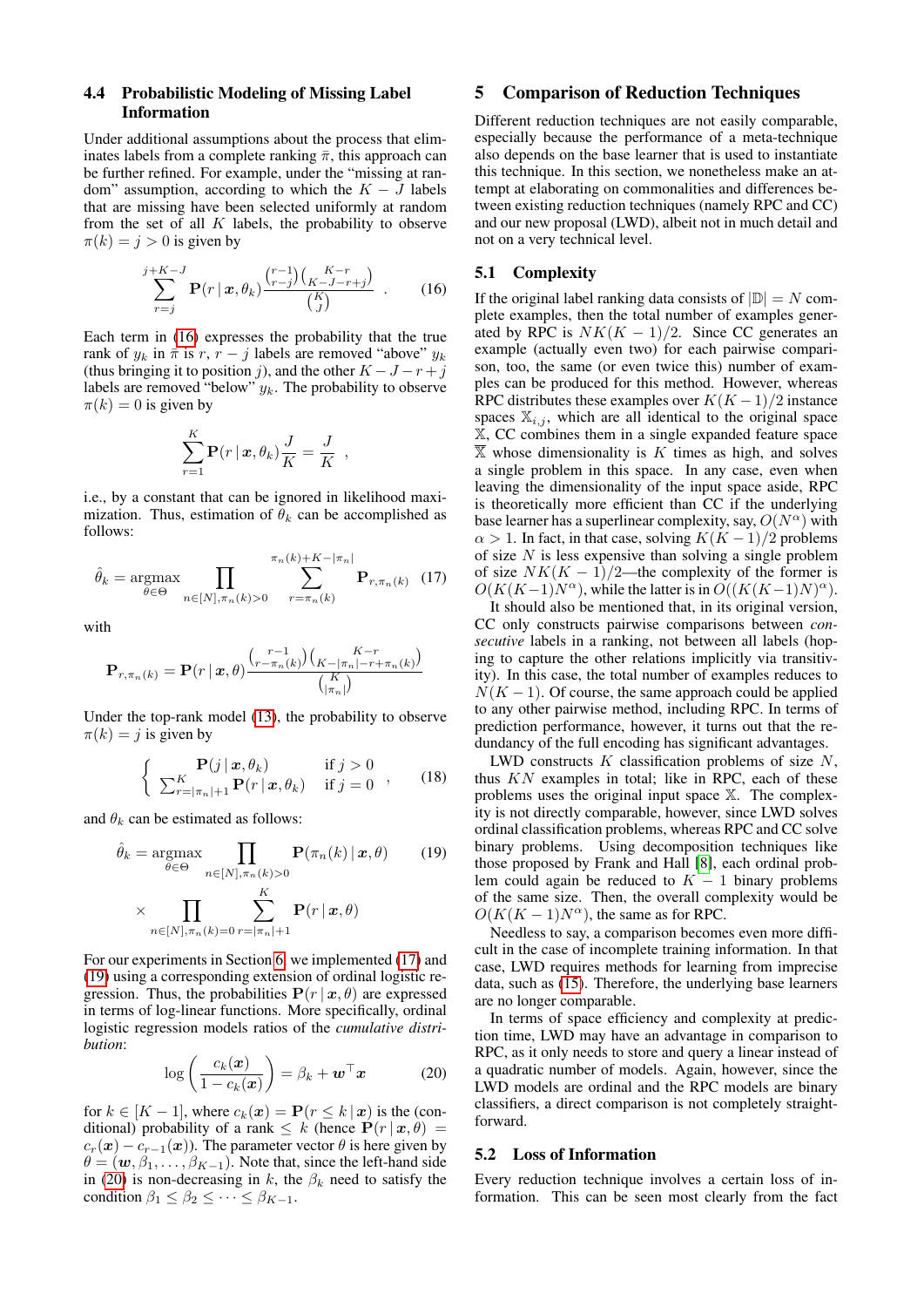that, from the information preserved on the level of the decomposition, the original probability distribution  $P(\cdot)$  =  $P(\cdot | x)$  on  $\mathcal{S}_K$  cannot always be recovered. For example, the uniform distribution  $\mathbf{P}(\bar{\pi}) \equiv (K!)^{-1}$  and the bimodal distribution  $\mathbf{P}'(\bar{\pi}) = 1/2$  for  $\bar{\pi} = (1, 2, ..., K)$ and  $\bar{\pi} = (K, K - 1, \ldots, 1)$  (and = 0 otherwise) both induce the distribution  $P(y_i > y_j) \equiv 1/2$  on the level of pairwise comparisons. Thus, even if these pairwise probabilities were learned correctly, there is no chance to predict the true ranking from them. Obviously, the reason for this loss of information is the decomposition process itself: Decomposing a set of complex objects (in our case rankings) into a set of simple objects (e.g., pairwise preferences), the latter does not necessarily allow to recover the former.

As an important consequence, risk minimizing predictions cannot be produced for all loss functions. For example, as shown in [\[14\]](#page-7-12), RPC is able to minimize (in expectation) the Kendall loss [\(2\)](#page-1-1) and the Spearman loss [\(4\)](#page-1-3) but not the  $L_1$  loss [\(3\)](#page-1-2). LWD, on the other hand, is able to minimize both  $L_1$  and  $L_2$ , just like any other labelwise decomposable loss—this can be seen immediately from [\(12\)](#page-3-1). It cannot minimize losses like Kendall, however, since probabilities of label inversions cannot be recovered from rankprobabilities on individual labels.

#### 5.3 Modeling Incomplete Rank Information

As mentioned before, training information will normally not be provided in the form of complete rankings  $\bar{\pi} \in \mathbb{S}_K$ ; instead, only incomplete examples [\(1\)](#page-1-0) are available as training data. For a label ranking method, the ability to handle such information in a proper way is therefore of utmost importance.

Methods based on pairwise comparisons, such as CC and RPC, do have this ability and can handle missing label information in a quite straightforward way. In RPC, for example, if a label  $y_k$  is missing for a training instance  $x_n$ , then none of the pairwise learners  $\mathcal{M}_{i,j}$  with  $k \in \{i,j\}$ will get  $x_n$  as an example. Similarly, missing labels reduce the number of training examples in CC. Yet, the examples that are produced from the observed labels are still *precise*. In other words, although missing labels reduce the number of examples, they do not affect the type and information content of those examples that are still produced. Correspondingly, the same learning algorithms can be used, and since they are applied to smaller data sets, the learning process will even become more efficient.

This is an important difference to LWD. Here, even a single missing label may affect all examples that are produced for a training instance  $x_n$ —the class information (position of the label) will become imprecise and/or uncertain. Correspondingly, standard methods for ordinal classification are no longer applicable; instead, generalized methods for learning from imprecisely labeled examples must be used. Thus, missing label information may affect the quality of all examples that are derived from an instance  $x_n$  and, moreover, tend to increase the complexity of the learning problem instead of reducing it. Seen from this perspective, learning from *comparative* preferences does indeed appear to be advantageous to learning from *absolute* preferences.

## <span id="page-5-0"></span>6 Experiments

In this section, we experimentally compare LWD with RPC and CC in terms of prediction accuracy. All three metatechniques are implemented using logistic regression as a base learner; RPC and CC get along with the basic binary version, whereas LWD requires an extended ordinal variant (cf. Section [4.4\)](#page-4-4).

## 6.1 Data

We used several benchmark data sets for label ranking that have also been used in previous studies [\[15\]](#page-7-2); these are semi-synthetic data sets, namely label ranking versions of (real) UCI multi-class data. Moreover, we used two real la-bel ranking data sets: The Sushi data<sup>[1](#page-5-1)</sup> consists of 5000 instances (customers) described by 11 features, each one associated with a ranking of 10 types of sushis. The Students data [\[2\]](#page-6-4) consists of 404 students (each characterized by 126 attributes) with associated rankings of five goals (want to get along with my parents, want to feel good about myself, want to have nice things, want to be different from others, want to be better than others). See Table [1](#page-5-2) for a summary of the data.

Two missing label scenarios were simulated, namely the missing-at-random setting [\(16\)](#page-4-0) and the top-rank setting [\(13\)](#page-3-3). In the first case, a biased coin is flipped for every label in a ranking to decide whether to keep or delete that label; the probability for a deletion is specified by a parameter  $p \in [0, 1]$ . Thus,  $p \times 100\%$  of the labels will be missing on average. Similarly, in the second case, only the  $J$  top-labels in a ranking are kept, where  $J$  has a binomial distribution with parameters K and  $1 - p$ .

<span id="page-5-2"></span>Table 1: Properties of the data sets.

| data set   | # inst. $(N)$ | # attr. $(d)$ | # labels $(K)$ |
|------------|---------------|---------------|----------------|
| authorship | 841           | 70            |                |
| glass      | 214           | 9             | 6              |
| iris       | 150           | 4             | 3              |
| pendigits  | 10992         | 16            | 10             |
| segment    | 2310          | 18            |                |
| vehicle    | 846           | 18            |                |
| vowel      | 528           | 10            | 11             |
| wine       | 178           | 13            | 3              |
| sushi      | 5000          | 11            | 10             |
| students   | 404           | 126           |                |

# 6.2 Results

The results in Tables [2](#page-6-5) and [3](#page-6-6) are presented as averages of  $5 \times 10$ -fold cross validation in terms of the Kendall correlation measure; other measures such as [\(3\)](#page-1-2) and [\(4\)](#page-1-3) led to similar results. These tables support the following conclusions: (i) LWD and RPC perform much better than CC, which is not competitive. (ii) Overall, the drop in performance due to missing labels is more pronounced in the missingat-random than in the top-rank setting. (iii) Compared with RPC, LWD is quite competitive if rankings are (almost) complete—in this case, it tends to be even a bit better; on the other hand, it drops in performance more quickly in the case of missing label information (the difference was found significant for 30% and 60% missing rate in the missing-atrandom setting, using a two-tailed sign test at the 5% level).

## 7 Summary and Conclusion

In this paper, we introduced and analyzed labelwise decomposition (LWD) as a new meta-learning technique for label ranking. In contrast to existing techniques, which are

<span id="page-5-1"></span><sup>1</sup> http://kamishima.new/sushi/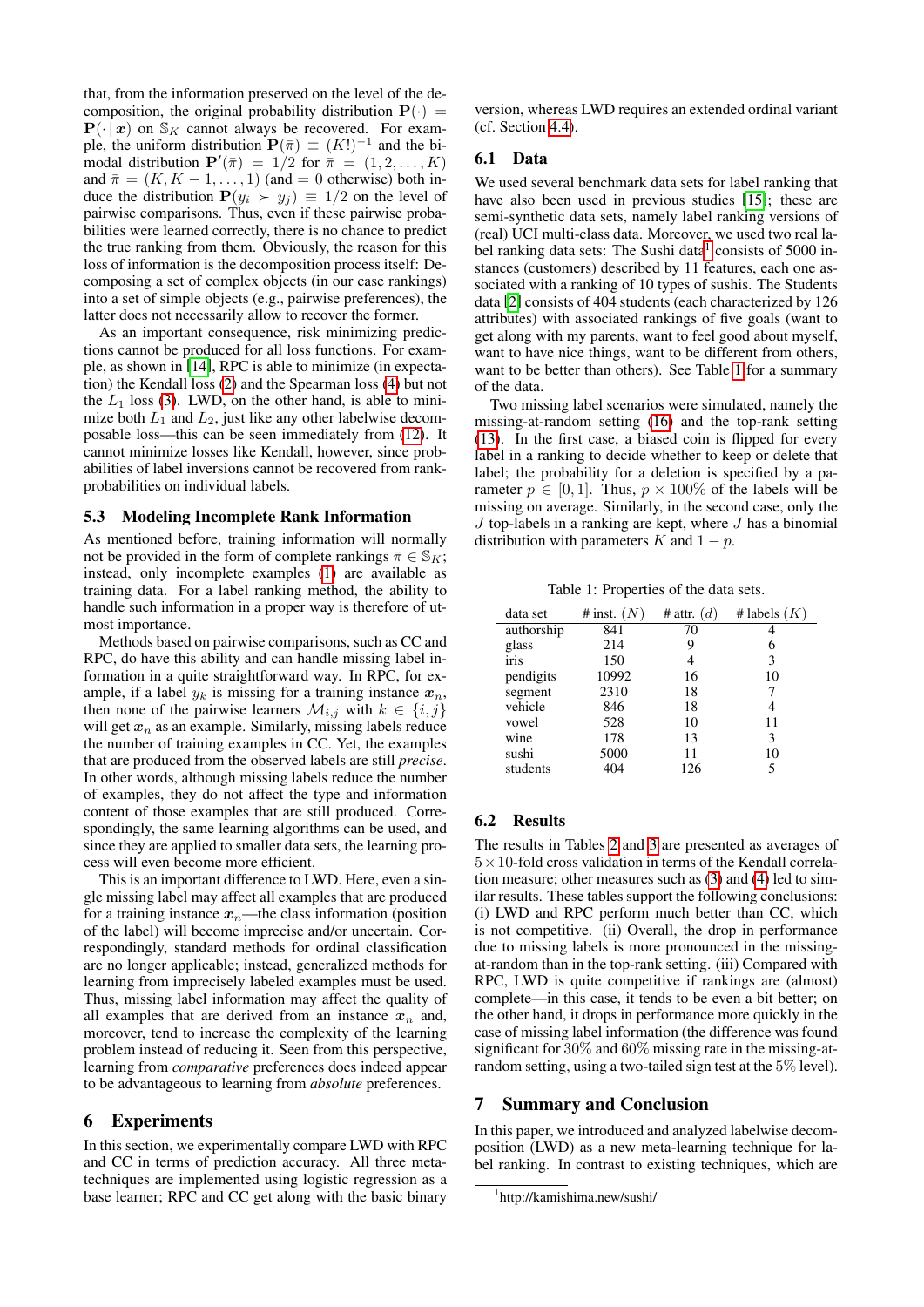Table 2: Performance in terms of Kendall's tau on synthetic data: missing-at-random (above) and top-rank setting (below).

<span id="page-6-5"></span>

|            | complete ranking |                  |                  | 30% missing labels |                |                | 60% missing labels |                  |                |
|------------|------------------|------------------|------------------|--------------------|----------------|----------------|--------------------|------------------|----------------|
|            | <b>LWD</b>       | <b>RPC</b>       | CC               | <b>LWD</b>         | <b>RPC</b>     | CC.            | <b>LWD</b>         | <b>RPC</b>       | CC.            |
| authorship | $.913 \pm .01$   | $.910 \pm .02$   | $.594 \pm .04$   | $.860 \pm .02$     | $.888 \pm .03$ | $.559 \pm .05$ | $.682 \pm .02$     | $.874 \pm .03$   | $.357 \pm .06$ |
| glass      | $.883 \pm .04$   | $.882 {\pm} .04$ | $.834 \pm .06$   | $.837 \pm .04$     | $.854 \pm .04$ | $.825 \pm .06$ | $.760 \pm .04$     | .790±.06         | .748±.07       |
| iris       | $.928 \pm .06$   | $.885 \pm .07$   | $.828 {\pm} .06$ | $.809 \pm .06$     | $.875 \pm .07$ | $.802 \pm .07$ | $.712 \pm .08$     | $.772 \pm .10$   | .729±.11       |
| pendigits  | $.928 \pm .00$   | $.932 \pm .00$   | $.584 \pm .01$   | $.914 \pm .00$     | $.932 \pm .00$ | $.534 \pm .01$ | $.895 \pm .00$     | $.929 \pm .00$   | $.506 \pm .01$ |
| segment    | $.943 \pm .01$   | $.934 \pm .01$   | $.628 \pm .05$   | $.923 \pm .01$     | $.932 \pm .01$ | $.560 \pm .06$ | $.895 \pm .01$     | $.919 \pm .01$   | $.556 \pm .10$ |
| vehicle    | $.867 {\pm} .02$ | $.854 \pm .02$   | $.839 \pm .02$   | $.828 \pm .02$     | $.834 \pm .03$ | $.823 \pm .03$ | $.759 \pm .03$     | $.778 \pm .03$   | $.759 \pm .05$ |
| vowel      | $.674 \pm .02$   | $.647 \pm .02$   | $.577 \pm .03$   | $.656 \pm .02$     | $.643 \pm .02$ | $.548 \pm .03$ | $.609 \pm .02$     | $.612 \pm .02$   | $.525 \pm .02$ |
| wine       | $.908 \pm .06$   | $.921 \pm .05$   | $.847 \pm .10$   | $.882 {\pm} .06$   | $.894 \pm .07$ | .790±.07       | .743±.07           | $.855 \pm .10$   | .775±.12       |
| Avg. Rank  | 1.25             | 1.75             | 3                | 1.875              | 1.125          | 3              | 2.375              |                  | 2.625          |
| authorship | $.913 \pm .01$   | $.910 \pm .02$   | $.594 \pm .04$   | $.913 \pm .02$     | $.903 \pm .02$ | $.582 \pm .04$ | $.909 \pm .02$     | $.893 \pm .03$   | $.544 \pm .04$ |
| glass      | $.883 \pm .04$   | $.882 \pm .04$   | $.834 \pm .06$   | $.872 \pm .05$     | $.880 \pm .04$ | $.824 \pm .06$ | $.812 \pm .11$     | $.845 \pm .04$   | $.819 \pm .05$ |
| iris       | $.928 \pm .06$   | $.885 \pm .07$   | $.828 \pm .06$   | $.924 \pm .05$     | $.884 \pm .07$ | $.811 \pm .07$ | $.902 \pm .09$     | .850±.09         | $.797 \pm .06$ |
| pendigits  | $.928 \pm .00$   | $.932 \pm .00$   | $.584 \pm .01$   | $.919 \pm .00$     | $.931 \pm .00$ | $.535 \pm .01$ | $.863 \pm .01$     | $.920 \pm .00$   | $.507 \pm .00$ |
| segment    | $.943 \pm .01$   | $.934 \pm .01$   | $.628 \pm .05$   | $.932 \pm .01$     | $.932 \pm .01$ | $.555 \pm .07$ | $.891 \pm .03$     | $.916 {\pm} .01$ | $.529 \pm .12$ |
| vehicle    | $.867 \pm .02$   | $.854 \pm .02$   | $.839 \pm .02$   | $.859 \pm .02$     | $.850 \pm .02$ | $.828 \pm .03$ | $.841 \pm .03$     | $.832 \pm .03$   | $.812 \pm .03$ |
| vowel      | .674±.02         | $.647 \pm .02$   | $.577 \pm .03$   | $.665 \pm .03$     | $.645 \pm .02$ | $.567 \pm .02$ | .619 $\pm$ .03     | $.645 \pm .02$   | $.527 \pm .02$ |
| wine       | $.908 \pm .06$   | $.921 \pm .05$   | $.847 \pm .10$   | $.904 \pm .05$     | $.917 \pm .06$ | $.822 \pm .10$ | $.896 {\pm} .07$   | $.916 {\pm} .05$ | .783±.10       |
| Avg. Rank  | 1.25             | 1.75             | 3                | 1.5                | 1.5            | 3              | 1.75               | 1.375            | 2.875          |

Table 3: Performance in terms of Kendall's tau on real-world data: missing-at-random (above) and top-rank setting (below).

<span id="page-6-6"></span>

| sushi      | $0\%$             | 10%             | 20%             | $30\%$          | 40%             | 50%             | 60%             | 70%             |
|------------|-------------------|-----------------|-----------------|-----------------|-----------------|-----------------|-----------------|-----------------|
| <b>LWD</b> | $.329 + .010$     | $.328 + .009$   | $.329 + .010$   | $.328 \pm .009$ | $.328 + .010$   | $.327 + .009$   | $.325 + .010$   | $.321 + .010$   |
| <b>RPC</b> | $.329 + .010$     | $.329 + .010$   | $.328 + .009$   | $.328 + .009$   | $.327 + .009$   | $.327 + .010$   | $.325 + .009$   | $.322 + .010$   |
| CC.        | $.075 {\pm} .011$ | $.072 \pm .012$ | $.072 \pm .011$ | $.072 \pm .013$ | $.070 \pm .013$ | $.069 \pm .012$ | $.065 \pm .012$ | $.060 + .013$   |
| <b>LWD</b> | $.329 + .010$     | $.329 + .010$   | $.329 + .010$   | $.329 + .010$   | $.328 + .010$   | $.325 + .010$   | $.323 + .010$   | $.319 + .010$   |
| <b>RPC</b> | $.329 + .010$     | $.329 + .010$   | $.329 + .010$   | $.329 + .010$   | $.328 + .010$   | $.326 + .010$   | $.324 + .010$   | $.321 + .010$   |
| CC.        | $.075 + .011$     | $.069 + .013$   | $.071 \pm .012$ | $.071 \pm .013$ | $.072 + .012$   | $.069 \pm .012$ | $.068 + .011$   | $.065 + .009$   |
|            |                   |                 |                 |                 |                 |                 |                 |                 |
| students   |                   |                 |                 |                 |                 |                 |                 |                 |
|            | $0\%$             | 10%             | 20%             | 30%             | 40%             | 50%             | 60%             | 70%             |
| <b>LWD</b> | $.500 + .046$     | $.474 + .053$   | $.459 + .055$   | $.431 \pm .050$ | $.411 \pm .054$ | $.391 + .054$   | $.376 + .059$   | $.389 + .066$   |
| <b>RPC</b> | $.477 + .037$     | $.471 + .052$   | $.458 + .052$   | $.458 \pm .056$ | $.443 + .063$   | $.445 + .044$   | $.446 + .052$   | $.445 + .045$   |
| CC.        | $.455 \pm .064$   | $.424 \pm .068$ | $.339 \pm .073$ | $.304 \pm .056$ | $.316 \pm .062$ | $.284 \pm .058$ | $.274 \pm .064$ | $.268 \pm .058$ |
| <b>LWD</b> | $.500 + .046$     | $.497 + .048$   | $.499 + .044$   | $.496 + .044$   | $.481 + .048$   | $.451 + .042$   | $.420 + .057$   | $.397 + .056$   |
| <b>RPC</b> | $.477 + .056$     | $.460 + .053$   | $.456 + .056$   | $.452 \pm .059$ | $.445 + .058$   | $.441 \pm .058$ | $.449 \pm .052$ | $.445 + .048$   |

based on decomposing training information into *comparative* preferences, this approach is based on *absolute* preference information in the form of ranks. The idea is quite simple: For each individual label, a model is learned that, given a query instance as an input, predicts the rank of the label in the associated ranking.

Technically, LWD reduces label ranking to ordinal classification problems with imprecise class information. Moreover, the aggregation step, which is responsible for combining the predictions of these classifiers into a complete label ranking, can be realized by means of an optimal assignment problem—this way, each labelwise decomposable loss function can be minimized in expectation.

Comparing LWD with state-of-the-art reduction techniques for label ranking, we did not find any systematic improvements in terms of prediction accuracy. On the contrary, although improvements could be achieved on several data sets in the case of (almost) complete training data, LWD seems to be more sensitive to missing label information. Actually, these results fully confirm our expectations, and can be explained by the fact that absolute preference information is more strongly affected by missing labels than relative preference information.

Overall, however, and especially in light of the unambitious expectations we started with, we found LWD to be surprisingly competitive. Moreover, one should keep in mind that LWD is a meta-learning technique whose performance is strongly influenced by the base learner. Since the implementation of this base learner is non-trivial, and the version used in this paper not necessarily optimal, there is certainly scope to improve this part of the method. Besides,

LWD has other interesting properties. For example, while its performance is competitive to RPC, it only needs a linear instead of a quadratic number of models, which might not only be advantageous from a complexity point of view but also interesting with regard to the comprehensibility of a label ranker.

All things considered, we therefore believe that our results, despite not (yet) advancing the state-of-the-art in terms of performance, are promising enough to justify a further investigation of LWD as an alternative learning technique for label ranking. For future work, we therefore plan to explore this approach in more depth and to develop it further, with the goal to fully exploit its potential.

## References

- <span id="page-6-0"></span>[1] G. Bakir, T. Hofmann, B. Schölkopf, A. Smola, B. Taskar, and S. Vishwanathan, editors. *Predicting structured data*. MIT Press, 2007.
- <span id="page-6-4"></span>[2] M. Boekaerts, K. Smit, and F.M.T.A. Busing. Salient goals direct and energise students' actions in the classroom. *Applied Psychology: An International Review*, 4(S1):520–539, 2012.
- <span id="page-6-1"></span>[3] K. Brinker and E. Hüllermeier. Case-based label ranking. In *Proceedings ECML–06, 17th European Conference on Machine Learning*, pages 566–573, Berlin, September 2006. Springer-Verlag.
- <span id="page-6-3"></span>[4] R.E. Burkard, M. Dell'Amico, and S. Martello. *Assignment Problems*. SIAM, 2009.
- <span id="page-6-2"></span>[5] W. Cheng, K. Dembczynski, and E. Hüllermeier. Label ranking based on the Plackett-Luce model. In